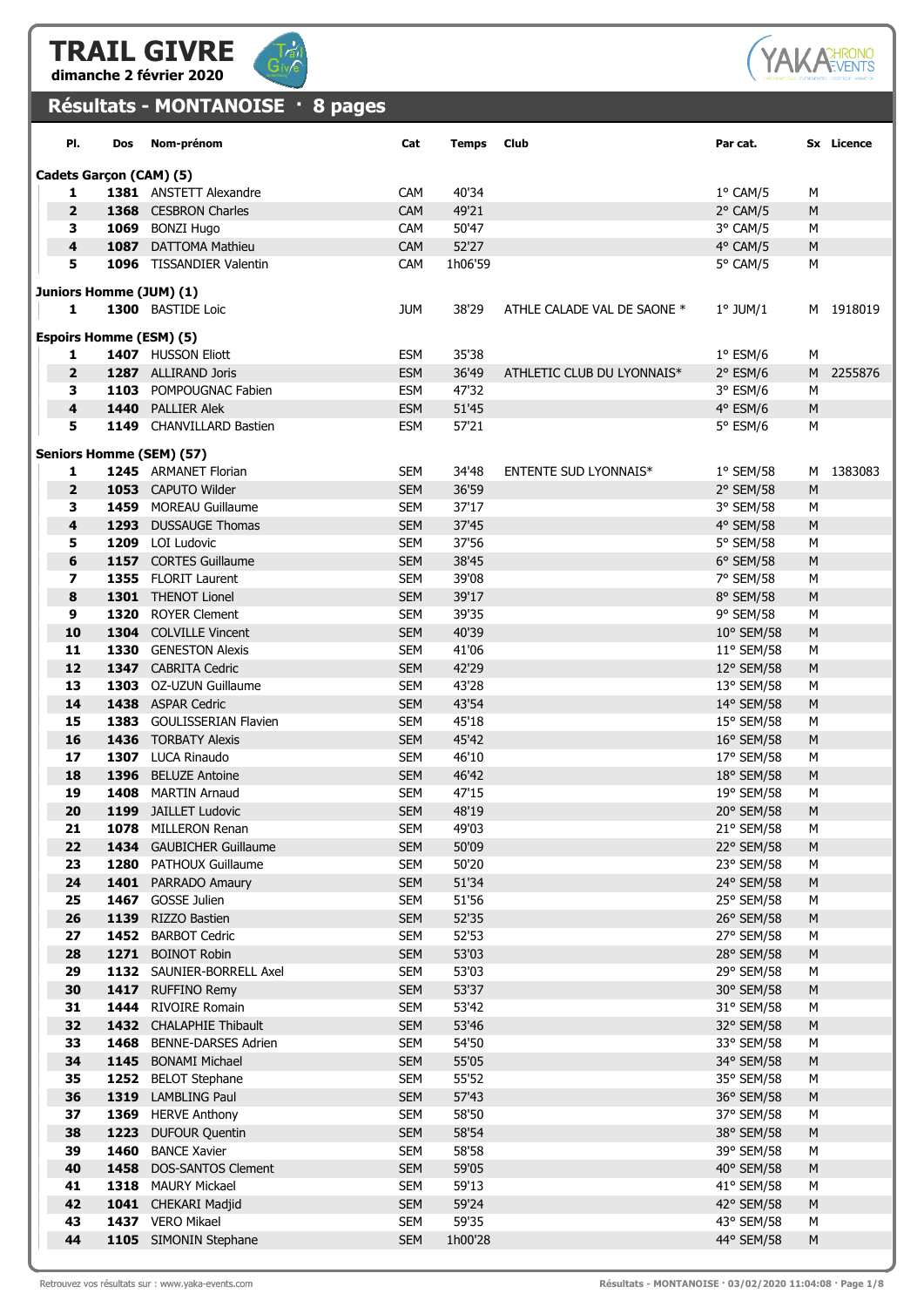| PI.                 | Dos  | Nom-prénom                                          | Cat                      | <b>Temps</b>       | <b>Club</b>                 | Par cat.                 |                | Sx Licence |
|---------------------|------|-----------------------------------------------------|--------------------------|--------------------|-----------------------------|--------------------------|----------------|------------|
|                     |      | <b>Seniors Homme (SEM) (suite)</b>                  |                          |                    |                             |                          |                |            |
| 45                  |      | 1221 JANIN Anthony                                  | SEM                      | 1h03'20            |                             | 45° SEM/58               | М              |            |
| 46                  |      | 1405 MAROUAN Karim                                  | <b>SEM</b>               | 1h03'35            |                             | 46° SEM/58               | M              |            |
| 47                  |      | <b>1403</b> PREVOST Frederic                        | SEM                      | 1h05'10            |                             | 47° SEM/58               | М              |            |
| 48                  |      | 1135 GAGATEL Jean-Daniel                            | <b>SEM</b>               | 1h05'31            | <b>COURIR ENSEMBLE</b>      | 48° SEM/58               | M              | 2237731    |
| 49                  |      | 1246 SENAC Maxime                                   | <b>SEM</b>               | 1h05'42            |                             | 49° SEM/58               | М              |            |
| 50                  |      | 1143 RAYNAUD Yannis                                 | <b>SEM</b>               | 1h07'48            |                             | 50° SEM/58               | M              |            |
| 51<br>52            |      | 1253 MERLIN Florent<br>1119 QUESADA Nicolas         | <b>SEM</b><br><b>SEM</b> | 1h07'48<br>1h07'59 |                             | 51° SEM/58<br>52° SEM/58 | М<br>M         |            |
| 53                  |      | 1349 BODIN Pierre-Yves                              | <b>SEM</b>               | 1h09'49            |                             | 53° SEM/58               | М              |            |
| 54                  |      | 1224 DE-LA-TEYSSONNIERE Nicolas                     | <b>SEM</b>               | 1h10'31            |                             | 54° SEM/58               | M              |            |
| 55                  |      | 1127 VALOUR Thomas                                  | <b>SEM</b>               | 1h12'07            |                             | 55° SEM/58               | М              |            |
| 56                  |      | 1121 GOUTTE Ludovic                                 | <b>SEM</b>               | 1h12'07            |                             | 56° SEM/58               | ${\sf M}$      |            |
| 57                  |      | 1171 BORDEAU Antoine                                | <b>SEM</b>               | 1h13'17            |                             | 57° SEM/58               | М              |            |
|                     |      | Masters 0 Homme (M0M) (31)                          |                          |                    |                             |                          |                |            |
| 1                   |      | 1258 PIERRE Bonbonny                                | M0M                      | 36'00              |                             | 1° M0M/33                | М              |            |
| $\mathbf{2}$        |      | 1331 FERRIER Guillaume                              | M <sub>0</sub> M         | 36'27              | DECINES MEYZIEU ATHLETISME* | 2° M0M/33                |                | M 783903   |
| 3                   |      | 1402 CABARROU Marc                                  | M0M                      | 36'43              | SAONE MONT D'OR NATURE      | 3° M0M/33                | М              | 1920289    |
| 4                   |      | 1346 RAVACHOL Nicolas                               | M <sub>0</sub> M         | 37'41              |                             | 4° M0M/33                | M              |            |
| 5                   |      | 1104 CHAMBONNET Nelson                              | M <sub>0</sub> M         | 39'03              |                             | 5° M0M/33                | М              |            |
| 6                   |      | 1257 GOHL Bastien                                   | M <sub>0</sub> M         | 42'31              |                             | 6° M0M/33                | M              |            |
| 7                   |      | 1295 ANSELME Tony                                   | M0M                      | 42'46              |                             | 7° M0M/33                | М              |            |
| 8                   |      | 1083 CASTANO Franck                                 | M <sub>0</sub> M         | 42'56              |                             | 8° M0M/33                | M              |            |
| 9<br>10             |      | 1227 MUZEL Damien<br>1326 TOURRETTE Pierre          | M0M<br>M <sub>0</sub> M  | 43'06<br>44'48     |                             | 9° M0M/33<br>10° M0M/33  | М<br>${\sf M}$ |            |
| 11                  |      | 1250 HORMAN Maxime                                  | M0M                      | 45'54              | ATHLE CALADE VAL DE SAONE * | 11° M0M/33               |                | M 2172784  |
| 12                  |      | 1395 GUILLOUX Julien                                | M <sub>0</sub> M         | 47'11              |                             | 12° M0M/33               | M              |            |
| 13                  |      | 1412 SAUNIER Maxime                                 | M0M                      | 47'21              |                             | 13° M0M/33               | М              |            |
| 14                  |      | 1288 PEREZ David                                    | M <sub>0</sub> M         | 49'10              |                             | 14° M0M/33               | M              |            |
| 15                  |      | 1043 CAUDRELIER Damien                              | M0M                      | 50'44              |                             | 15° M0M/33               | М              |            |
| 16                  |      | 1435 ROCHE Pierre                                   | M <sub>0</sub> M         | 51'08              |                             | 16° M0M/33               | M              |            |
| 17                  |      | 1374 MAZHOUD Karim                                  | M0M                      | 51'56              |                             | 17° M0M/33               | М              |            |
| 18                  |      | 1193 MAILLANT Gael                                  | M <sub>0</sub> M         | 52'29              |                             | 18° M0M/33               | ${\sf M}$      |            |
| 19                  |      | 1337 DEPOISIER Daniel                               | M0M                      | 54'36              |                             | 19° M0M/33               | М              |            |
| 20                  |      | 1315 CITRO Vincent                                  | M <sub>0</sub> M         | 55'08              |                             | 20° M0M/33               | M              |            |
| 21<br>22            |      | 1413 GUILLERMIC Nicolas<br>1068 GICQUEL Ludovic     | M <sub>0</sub> M<br>M0M  | 55'35<br>57'02     | AAA DU LYONNAIS             | 21° M0M/33<br>22° M0M/33 |                | M 2071740  |
| 23                  |      | 1034 MANEVY Loic                                    | M <sub>0</sub> M         | 57'33              |                             | 23° M0M/33               | M<br>М         |            |
| 24                  |      | 1449 BELANGER Julien                                | <b>MOM</b>               | 57'50              |                             | 24° M0M/33               | ${\sf M}$      |            |
| 25                  |      | 1441 CAMIER Christian                               | M0M                      | 1h02'07            |                             | 25° M0M/33               | М              |            |
| 26                  |      | 1148 JACQUES Didier                                 | <b>MOM</b>               | 1h05'04            |                             | 26° M0M/33               | ${\sf M}$      |            |
| 27                  |      | 1394 SACCUCCI Florent                               | M0M                      | 1h05'44            |                             | 27° M0M/33               | М              |            |
| 28                  |      | 1248 CICERON Alexandre                              | <b>MOM</b>               | 1h08'08            |                             | 28° M0M/33               | ${\sf M}$      |            |
| 29                  |      | 1277 EYRAUD Guillaume                               | M0M                      | 1h09'07            |                             | 29° M0M/33               | М              |            |
| 30                  | 1115 | <b>BOLOT Damien</b>                                 | M <sub>0</sub> M         | 1h12'03            |                             | 30° M0M/33               | ${\sf M}$      |            |
| 31                  |      | 1028 NESA Christophe                                | M0M                      | 1h30'04            |                             | 31° M0M/33               | М              |            |
|                     |      | Masters 1 Homme (M1M) (35)                          |                          |                    |                             |                          |                |            |
| 1<br>$\overline{2}$ |      | 1297 ELYAGOUBI Abdelkader                           | M1M                      | 36'32              | AC CENTRE ALSACE            | 1º M1M/41                |                | M 1774161  |
| 3                   |      | 1329 FEYEUX Cyril<br>1116 JOUANNAIEST Jean-Philippe | M1M<br>M1M               | 38'01<br>38'28     |                             | 2° M1M/41<br>3° M1M/41   | M<br>М         |            |
| 4                   |      | 1027 PIN Jerome                                     | M1M                      | 39'15              |                             | 4° M1M/41                | ${\sf M}$      |            |
| 5                   |      | 1457 YATOUJI Oualid                                 | M1M                      | 43'15              |                             | 5° M1M/41                | М              |            |
| 6                   |      | 1064 PROST Nicolas                                  | M1M                      | 45'05              |                             | 6° M1M/41                | M              |            |
| 7                   |      | 1446 MOSCHENROSS Romain                             | M1M                      | 45'06              |                             | 7° M1M/41                | М              |            |
| 8                   | 1140 | POURRAT Stephane                                    | M1M                      | 45'51              |                             | 8° M1M/41                | M              |            |
| 9                   | 1163 | <b>BOUGHANEMI Abdel</b>                             | M1M                      | 46'06              |                             | 9° M1M/41                | М              |            |
| 10                  |      | 1397 GIRIOT Brice                                   | M1M                      | 46'42              |                             | 10° M1M/41               | ${\sf M}$      |            |
| 11                  | 1213 | <b>BAILLAT Stephane</b>                             | M1M                      | 47'45              |                             | 11° M1M/41               | М              |            |
| 12<br>13            |      | 1451 MENON Alexandre<br>1447 GUERET Ludovic         | M1M<br>M1M               | 48'14              |                             | 12° M1M/41               | M              |            |
| 14                  | 1094 | <b>DELDON Sebastien</b>                             | M1M                      | 48'55<br>49'25     |                             | 13° M1M/41<br>14° M1M/41 | М<br>${\sf M}$ |            |
| 15                  |      | 1463 IHUEL Philippe                                 | M1M                      | 49'32              |                             | 15° M1M/41               | М              |            |
| 16                  |      | 1182 LIVENAIS Cedric                                | M1M                      | 49'40              |                             | 16° M1M/41               | M              |            |
| 17                  |      | 1414 ROUTIN Guy                                     | M1M                      | 49'54              |                             | 17° M1M/41               | М              |            |
| 18                  |      | 1263 MALECOT Cyril                                  | M1M                      | 50'24              |                             | 18° M1M/41               | ${\sf M}$      |            |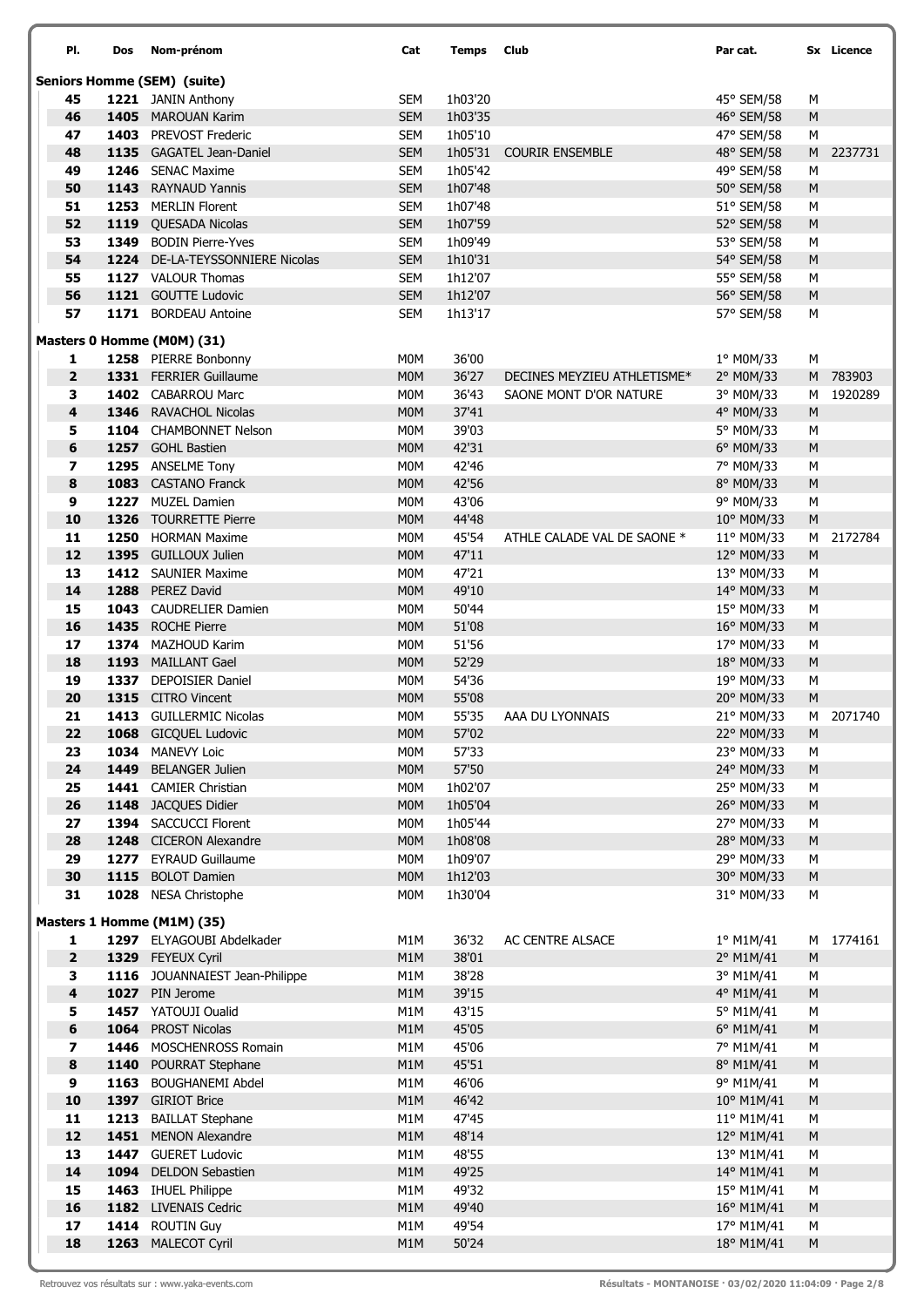| PI.                          | Dos  | Nom-prénom                                            | Cat                                  | <b>Temps</b>       | Club                        | Par cat.                 |                | Sx Licence |
|------------------------------|------|-------------------------------------------------------|--------------------------------------|--------------------|-----------------------------|--------------------------|----------------|------------|
|                              |      | Masters 1 Homme (M1M) (suite)                         |                                      |                    |                             |                          |                |            |
| 19                           |      | 1228 SCHAEFFER Damien                                 | M1M                                  | 50'26              |                             | 19° M1M/41               | M              |            |
| 20                           |      | <b>1007</b> JOCTEUR-MONROZIER Adrien                  | M1M                                  | 50'29              |                             | 20° M1M/41               | ${\sf M}$      |            |
| 21                           |      | 1264 THIRION Stephane                                 | M1M                                  | 51'45              |                             | 21° M1M/41               | M              |            |
| 22                           | 1054 | <b>BOBICHON Bruno</b>                                 | M1M                                  | 51'54              |                             | 22° M1M/41               | M              |            |
| 23                           |      | 1202 BODET Mikael                                     | M1M                                  | 52'21              |                             | 23° M1M/41               | М              |            |
| 24                           |      | 1321 SEGUI Julien                                     | M1M                                  | 53'19              |                             | 24° M1M/41               | ${\sf M}$      |            |
| 25                           |      | 1137 ANTOINE Matrat                                   | M1M                                  | 53'41              |                             | 25° M1M/41               | M              |            |
| 26                           |      | 1125 CUMIN Antoine                                    | M1M                                  | 57'23              |                             | 26° M1M/41               | M              |            |
| 27<br>28                     | 1464 | 1448 ANESTIS Apostolis<br><b>BOYER-BEARTH Ludovic</b> | M1M<br>M1M                           | 59'41<br>1h00'17   |                             | 27° M1M/41<br>28° M1M/41 | M<br>${\sf M}$ |            |
| 29                           |      | 1039 BAROUGIER Samuel                                 | M1M                                  | 1h00'35            |                             | 29° M1M/41               | М              |            |
| 30                           |      | 1175 BOURSIER Sebastien                               | M1M                                  | 1h05'17            |                             | 30° M1M/41               | ${\sf M}$      |            |
| 31                           |      | 1071 MARTIN Olivier                                   | M1M                                  | 1h06'39            | EA BOURG-EN-BRESSE*         | 31° M1M/41               | М              | 678725     |
| 32                           |      | 1021 VILLETTE Theodore                                | M1M                                  | 1h08'03            |                             | 32° M1M/41               | ${\sf M}$      |            |
| 33                           |      | 1442 MEYER Jean                                       | M1M                                  | 1h09'14            |                             | 33° M1M/41               | M              |            |
| 34                           |      | 1117 GERBAUD Emmanuel                                 | M1M                                  | 1h27'15            |                             | 34° M1M/41               | M              |            |
| 35                           |      | 1073 DESBUQUOIS Antoine                               | M1M                                  | 1h27'16            |                             | 35° M1M/41               | М              |            |
|                              |      | Masters 2 Homme (M2M) (22)                            |                                      |                    |                             |                          |                |            |
| 1                            |      | 1231 PALOMARES Christian                              | M2M                                  | 43'08              | ASVEL VILLEURBANNE*         | 1° M2M/28                | М              | 1401406    |
| $\mathbf{2}$                 |      | 1325 ROUVIER Stephane                                 | M <sub>2</sub> M                     | 44'07              | ATHLE CALADE VAL DE SAONE * | 2° M2M/28                |                | M 520872   |
| 3                            |      | 1379 FARRUGIA Frederic                                | M <sub>2</sub> M                     | 46'16              | ASVEL VILLEURBANNE*         | 3° M2M/28                | М              | 1727845    |
| 4                            |      | 1018 POMPOUGNAC Lionel                                | M <sub>2</sub> M                     | 46'44              |                             | 4° M2M/28                | ${\sf M}$      |            |
| 5                            |      | 1178 BOURDILLON Jeremie                               | M2M                                  | 48'43              |                             | 5° M2M/28                | М              |            |
| 6                            |      | 1169 GRILLET Patrick                                  | M <sub>2</sub> M                     | 49'50              |                             | 6° M2M/28                | M              |            |
| 7                            |      | 1431 POYET Patrick                                    | M2M                                  | 50'47              |                             | 7° M2M/28                | M              |            |
| 8                            |      | 1005 CACCIATORE Gaetan                                | M <sub>2</sub> M                     | 51'43              |                             | 8° M2M/28                | ${\sf M}$      |            |
| 9                            |      | 1418 BOCCA Vincent                                    | M2M                                  | 53'04              |                             | 9° M2M/28                | М              |            |
| 10                           |      | 1466 DATTOMA Sebastien                                | M <sub>2</sub> M                     | 53'19              |                             | 10° M2M/28               | ${\sf M}$      |            |
| 11<br>12                     |      | 1017 GAGET Stephane<br>1328 GRATALOUP Francois        | M <sub>2</sub> M                     | 54'12<br>54'37     |                             | 11° M2M/28               | М              |            |
| 13                           |      | 1006 MARITAN David                                    | M <sub>2</sub> M<br>M <sub>2</sub> M | 56'11              |                             | 12° M2M/28<br>13° M2M/28 | M<br>М         |            |
| 14                           | 1312 | PHILIPPE Combet                                       | M <sub>2</sub> M                     | 58'56              |                             | 14° M2M/28               | M              |            |
| 15                           |      | 1358 GALOFARO Olivier                                 | M2M                                  | 1h00'08            |                             | 15° M2M/28               | М              |            |
| 16                           |      | 1420 PECOLO Vincent                                   | M <sub>2</sub> M                     | 1h00'17            |                             | 16° M2M/28               | ${\sf M}$      |            |
| 17                           |      | 1421 PECOLO Yannick                                   | M <sub>2</sub> M                     | 1h00'17            |                             | 17° M2M/28               | М              |            |
| 18                           |      | 1088 DATTOMA Olivier                                  | M2M                                  | 1h03'19            |                             | 18° M2M/28               | ${\sf M}$      |            |
| 19                           |      | 1172 ALAMELLE Jean                                    | M2M                                  | 1h05'31            |                             | 19° M2M/28               | М              |            |
| 20                           |      | 1278 BERNARD Yann                                     | M <sub>2</sub> M                     | 1h09'06            |                             | 20° M2M/28               | ${\sf M}$      |            |
| 21                           |      | 1113 ARZOUR Fouad                                     | M2M                                  | 1h10'19            |                             | 21° M2M/28               | М              |            |
| 22                           |      | 1445 PARISOT Vincent                                  | M <sub>2</sub> M                     | 1h15'22            |                             | 22° M2M/28               | ${\sf M}$      |            |
|                              |      | Masters 3 Homme (M3M) (26)                            |                                      |                    |                             |                          |                |            |
| 1                            |      | 1216 FUCILE Pierre                                    | M3M                                  | 43'42              |                             | 1° M3M/28                | М              |            |
| $\mathbf{2}$                 |      | 1070 BOYER Jean-Francois                              | M3M                                  | 44'31              |                             | 2° M3M/28                | M              |            |
| 3                            |      | 1156 FRANCOIS Philippe                                | M3M                                  | 48'10              |                             | 3° M3M/28                | М              |            |
| $\overline{\mathbf{4}}$      |      | 1289 HUILLET Philippe                                 | M3M                                  | 49'15              |                             | 4° M3M/28                | ${\sf M}$      |            |
| 5                            |      | 1046 MARTIN Eric                                      | M3M                                  | 49'18              |                             | 5° M3M/28                | M              |            |
| 6<br>$\overline{\mathbf{z}}$ |      | 1382 VENTURELLI Bruno<br>1205 MERCIER Philippe        | M3M<br>M3M                           | 50'43<br>51'44     |                             | 6° M3M/28<br>7° M3M/28   | ${\sf M}$      |            |
| 8                            |      | 1416 MEISSIMILLY Franck                               | M3M                                  | 56'31              |                             | 8° M3M/28                | M<br>M         |            |
| 9                            |      | 1286 ARCHENY Jean-Luc                                 | M3M                                  | 56'35              |                             | 9° M3M/28                | М              |            |
| 10                           |      | 1336 BULTEL Guillaume                                 | M3M                                  | 56'58              |                             | 10° M3M/28               | ${\sf M}$      |            |
| 11                           |      | 1147 DURAND Stephane                                  | M3M                                  | 58'55              |                             | 11° M3M/28               | M              |            |
| 12                           |      | 1268 GAUTHIER Alain                                   | M3M                                  | 59'55              |                             | 12° M3M/28               | ${\sf M}$      |            |
| 13                           |      | 1456 LEBRUN Didier                                    | M3M                                  | 1h00'57            |                             | 13° M3M/28               | M              |            |
| 14                           |      | 1370 GUILLOT Laurent                                  | M3M                                  | 1h01'19            |                             | 14° M3M/28               | M              |            |
| 15                           |      | 1152 SEGUY Frederic                                   | M3M                                  | 1h01'26            |                             | 15° M3M/28               | M              |            |
| 16                           |      | 1362 PINNA Laurent                                    | M3M                                  | 1h01'40            |                             | 16° M3M/28               | ${\sf M}$      |            |
| 17                           |      | 1388 PATURAL Patrice                                  | M3M                                  | 1h01'58            |                             | 17° M3M/28               | М              |            |
| 18                           | 1084 | <b>BONABAU Frederic</b>                               | M3M                                  | 1h02'53            |                             | 18° M3M/28               | ${\sf M}$      |            |
| 19                           |      | 1298 PASEK Christian                                  | M3M                                  | 1h04'46            |                             | 19° M3M/28               | M              |            |
| 20                           |      | 1275 LE-BORGNE Marc                                   | M3M                                  | 1h06'11            |                             | 20° M3M/28               | M              |            |
| 21<br>22                     |      | 1243 COTARD Franck                                    | M3M                                  | 1h06'11            |                             | 21° M3M/28               | M              |            |
| 23                           |      | 1247 PINET Christophe<br>1126 RIBIERE Xavier          | M3M<br>M3M                           | 1h09'57<br>1h11'40 |                             | 22° M3M/28<br>23° M3M/28 | ${\sf M}$<br>M |            |
|                              |      |                                                       |                                      |                    |                             |                          |                |            |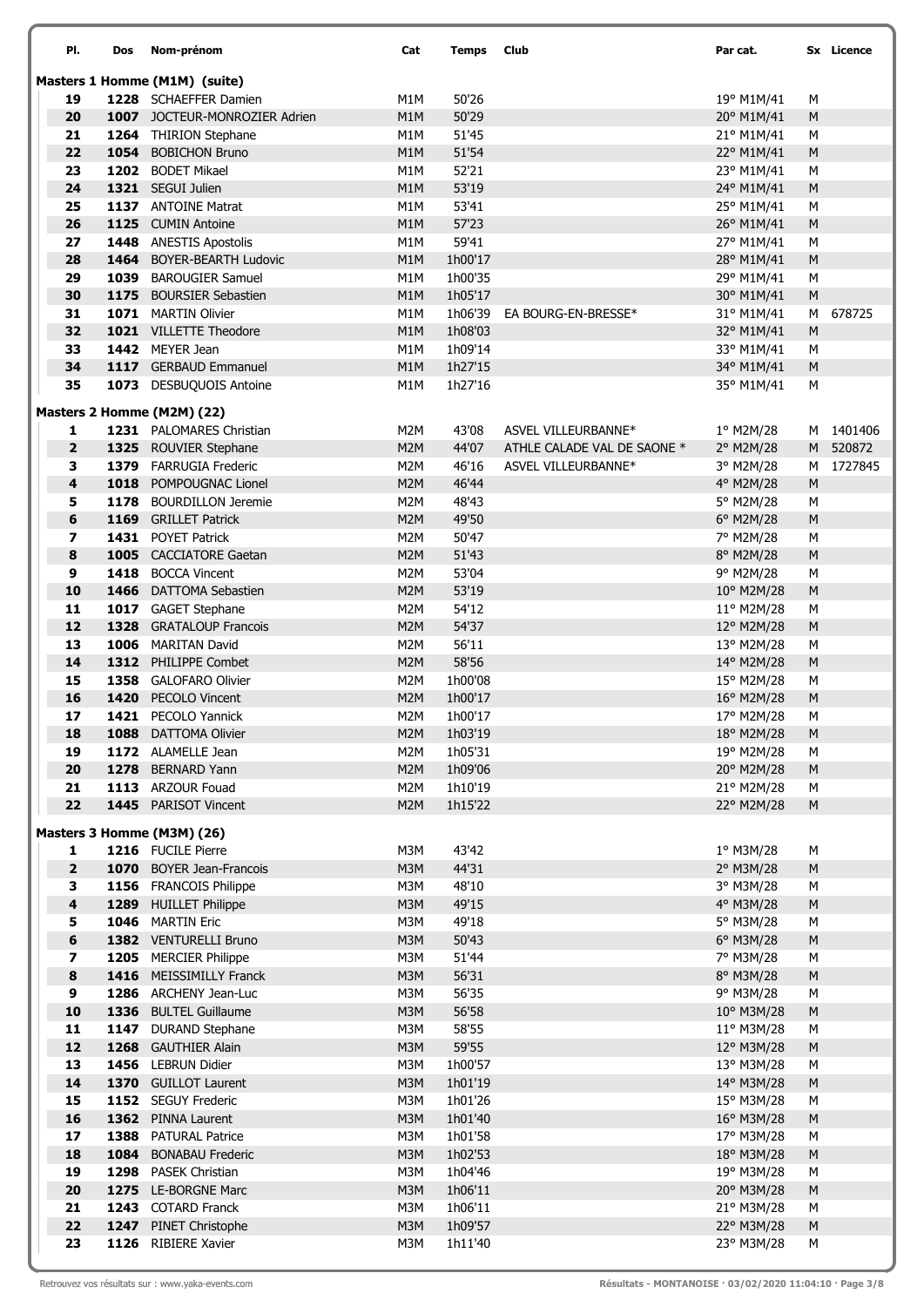| PI.                           | Dos  | Nom-prénom                                      |        | Cat        | <b>Temps</b>       | Club                   | Par cat.                 |                | Sx Licence |  |
|-------------------------------|------|-------------------------------------------------|--------|------------|--------------------|------------------------|--------------------------|----------------|------------|--|
| Masters 3 Homme (M3M) (suite) |      |                                                 |        |            |                    |                        |                          |                |            |  |
| 24                            |      | 1012 CAYRE Sylvain                              |        | M3M        | 1h15'47            |                        | 24° M3M/28               | ${\sf M}$      |            |  |
| 25                            |      | 1309 MAZURIER Laurent                           |        | M3M        | 1h17'22            |                        | 25° M3M/28               | M              |            |  |
|                               |      | Masters 4 Homme (M4M) (26)                      |        |            |                    |                        |                          |                |            |  |
| 1                             |      | 1150 DEBRUN Thierry                             |        | M4M        | 40'39              |                        | 1º M4M/27                | М              |            |  |
| $\overline{2}$                |      | 1461 VACHER Jean-Luc                            |        | M4M        | 43'24              |                        | 2° M4M/27                | M              |            |  |
| 3                             |      | 1214 BOREL Bruno                                |        | M4M        | 43'49              |                        | 3° M4M/27                | M              |            |  |
| $\overline{\mathbf{4}}$       |      | 1080 BIALEK-AKA-SUPER Gerard                    |        | M4M        | 44'42              |                        | 4° M4M/27                | ${\sf M}$      |            |  |
| 5                             |      | 1003 DUBOST Jean-Yves                           |        | M4M        | 46'13              |                        | 5° M4M/27                | M              |            |  |
| $\bf 6$                       |      | 1390 ROUSSON Serge                              |        | M4M        | 48'49              |                        | 6° M4M/27                | ${\sf M}$      |            |  |
| $\overline{\mathbf{z}}$       |      | 1244 ERARD David                                |        | M4M        | 49'16              |                        | 7° M4M/27                | M              |            |  |
| 8                             |      | 1279 JOUBERT Pascal                             |        | M4M        | 49'44              |                        | 8° M4M/27                | M              |            |  |
| 9<br>10                       |      | 1204 DELORME Michel<br>1377 CIFFOTTI Thierry    |        | M4M<br>M4M | 50'21<br>51'05     | <b>ASC BALAN</b>       | 9° M4M/27<br>10° M4M/27  | M<br>M         | 1964475    |  |
| 11                            |      | 1450 HUMEZ Pierre                               |        | M4M        | 51'15              |                        | 11° M4M/27               | М              |            |  |
| 12                            | 1259 | <b>BANCEL Denis</b>                             |        | M4M        | 51'33              |                        | 12° M4M/27               | ${\sf M}$      |            |  |
| 13                            |      | <b>1276</b> BON Eric                            |        | M4M        | 54'18              |                        | 13° M4M/27               | M              |            |  |
| 14                            | 1180 | <b>MENUEL Jean-Charles</b>                      |        | M4M        | 54'57              |                        | 14° M4M/27               | M              |            |  |
| 15                            |      | 1057 FESSY Hubert                               |        | M4M        | 55'43              | AS IBM LYON            | 15° M4M/27               | м              | 1756184    |  |
| 16                            | 642  | <b>ESCANDE Jean-Luc</b>                         |        | M4M        | 56'05              |                        | 16° M4M/27               | ${\sf M}$      |            |  |
| 17                            |      | 1314 ORCEL Jean-Louis                           |        | M4M        | 58'23              |                        | 17° M4M/27               | M              |            |  |
| 18                            |      | 1232 PLASSARD Pierre-Jean                       |        | M4M        | 1h01'41            |                        | 18° M4M/27               | ${\sf M}$      |            |  |
| 19                            |      | 1154 MONTANVERT Pierre                          |        | M4M        | 1h01'42            |                        | 19° M4M/27               | М              |            |  |
| 20                            |      | 1026 BORIE Gilles                               |        | M4M        | 1h02'25            |                        | 20° M4M/27               | ${\sf M}$      |            |  |
| 21<br>22                      |      | 1428 CUGNO Didier                               |        | M4M        | 1h05'19            |                        | 21° M4M/27               | М              |            |  |
| 23                            |      | 1265 ACOSTA Frederic<br>1384 LANOOTE Denis      |        | M4M<br>M4M | 1h05'29<br>1h06'23 |                        | 22° M4M/27<br>23° M4M/27 | ${\sf M}$<br>М |            |  |
| 24                            |      | 1311 BLANC Jean-Pierre                          |        | M4M        | 1h10'47            |                        | 24° M4M/27               | ${\sf M}$      |            |  |
| 25                            |      | 1240 SORRENTINO Jean-Yves                       |        | M4M        | 1h18'54            |                        | 25° M4M/27               | М              |            |  |
| 26                            |      | 1256 GULLIET Jean-Marc                          |        | M4M        | 1h42'03            |                        | 26° M4M/27               | M              |            |  |
|                               |      |                                                 |        |            |                    |                        |                          |                |            |  |
| 1                             |      | Masters 5 Homme (M5M) (10)<br>1334 LAHALLE Marc |        | M5M        | 48'17              |                        | $1^{\circ}$ M5M/11       | М              |            |  |
| $\overline{2}$                |      | 1108 LORENZO Jeff                               |        | M5M        | 49'28              |                        | 2° M5M/11                | ${\sf M}$      |            |  |
| 3                             |      | 1353 NEYRAND Paul                               |        | M5M        | 49'33              |                        | 3° M5M/11                | М              |            |  |
| 4                             |      | 1031 REDON Jean-Yves                            |        | M5M        | 55'19              |                        | 4° M5M/11                | ${\sf M}$      |            |  |
| 5                             |      | 1001 POSIERE Jean-Marc                          |        | M5M        | 58'11              |                        | 5° M5M/11                | М              |            |  |
| 6                             |      | 1378 BOURGEOIS Jean-Paul                        |        | M5M        | 59'50              |                        | 6° M5M/11                | M              |            |  |
| $\overline{\phantom{a}}$      |      | 1284 BUISSON-DEBON Patrick                      |        | M5M        | 59'54              |                        | 7° M5M/11                | М              |            |  |
| 8                             |      | 1098 BOUCHAREISSAS Alain                        |        | M5M        | 1h05'09            |                        | 8° M5M/11                | ${\sf M}$      |            |  |
| 9                             |      | 1056 JANODY Andre                               |        | M5M        | 1h09'00            | AS IBM LYON            | 9° M5M/11                | M              | 569050     |  |
| 10                            |      | 1111 TAPONAT Charles                            |        | M5M        | 1h13'48            |                        | 10° M5M/11               | M              |            |  |
|                               |      | Masters 6 Homme (M6M) (8)                       |        |            |                    |                        |                          |                |            |  |
| 1                             |      | 1229 CHARPENTIER Jacques                        |        | M6M        | 43'32              |                        | 1° M6M/8                 | M              |            |  |
| $\overline{2}$                |      | 1290 BLANDIN Jean-Pierre                        |        | M6M        | 48'42              |                        | 2° M6M/8                 | M              |            |  |
| 3<br>$\overline{\mathbf{4}}$  |      | 1360 DUMOULIN Gilles<br>1201 HOURS Michel       |        | M6M<br>M6M | 55'04<br>55'28     |                        | 3° M6M/8<br>4° M6M/8     | М              |            |  |
| 5                             |      | 1454 COUILLOUD Bernard                          |        | M6M        | 58'53              |                        | 5° M6M/8                 | ${\sf M}$<br>М |            |  |
| 6                             |      | 1234 CHEVROLAT Daniel                           |        | M6M        | 1h05'46            |                        | 6° M6M/8                 | ${\sf M}$      |            |  |
| $\overline{\mathbf{z}}$       |      | 1236 HEURTAULT Denis                            |        | M6M        | 1h07'39            |                        | 7° M6M/8                 | M              |            |  |
| 8                             |      | 1196 BAUDRU Jean-Louis                          |        | M6M        | 1h16'36            |                        | 8° M6M/8                 | ${\sf M}$      |            |  |
|                               |      | Masters 7 Homme (M7M) (4)                       |        |            |                    |                        |                          |                |            |  |
| 1                             |      | 1302 ROLANDO Christian                          |        | M7M        | 1h00'06            |                        | 1° M7M/4                 | М              |            |  |
| $\overline{2}$                |      | 1186 GALLONE Serge                              |        | M7M        | 1h01'17            |                        | $2^{\circ}$ M7M/4        | ${\sf M}$      |            |  |
| 3                             |      | 1170 SOMBARDIER Jean-Marc                       |        | M7M        | 1h04'57            |                        | 3° M7M/4                 | М              |            |  |
| 4                             |      | 1159 BONNAURE Christian                         |        | M7M        | 1h32'19            |                        | 4° M7M/4                 | ${\sf M}$      |            |  |
|                               |      | Masters 8 Homme (M8M) (1)                       |        |            |                    |                        |                          |                |            |  |
| 1                             |      | 1016 SENAL Jacky                                |        | M8M        | 1h14'23            |                        | $1°$ M8M/1               | М              |            |  |
|                               |      |                                                 |        |            |                    |                        |                          |                |            |  |
| Cadets Fille (CAF) (3)        |      |                                                 |        |            |                    |                        |                          |                |            |  |
| $\mathbf{1}$                  |      | 1455 FESCHET Alice                              | Q      | <b>CAF</b> | 48'42              |                        | $1^{\circ}$ CAF/3        | F              |            |  |
| $\overline{\mathbf{2}}$<br>3  |      | 1219 DURET Sacha                                | ò<br>Q | <b>CAF</b> | 1h04'03            |                        | $2°$ CAF/3               | F              |            |  |
|                               |      | 1305 GUILLOTIN Emma                             |        | <b>CAF</b> |                    | 1h12'45 ESCLOPS D'AZUN | $3°$ CAF/3               |                | F 1970719  |  |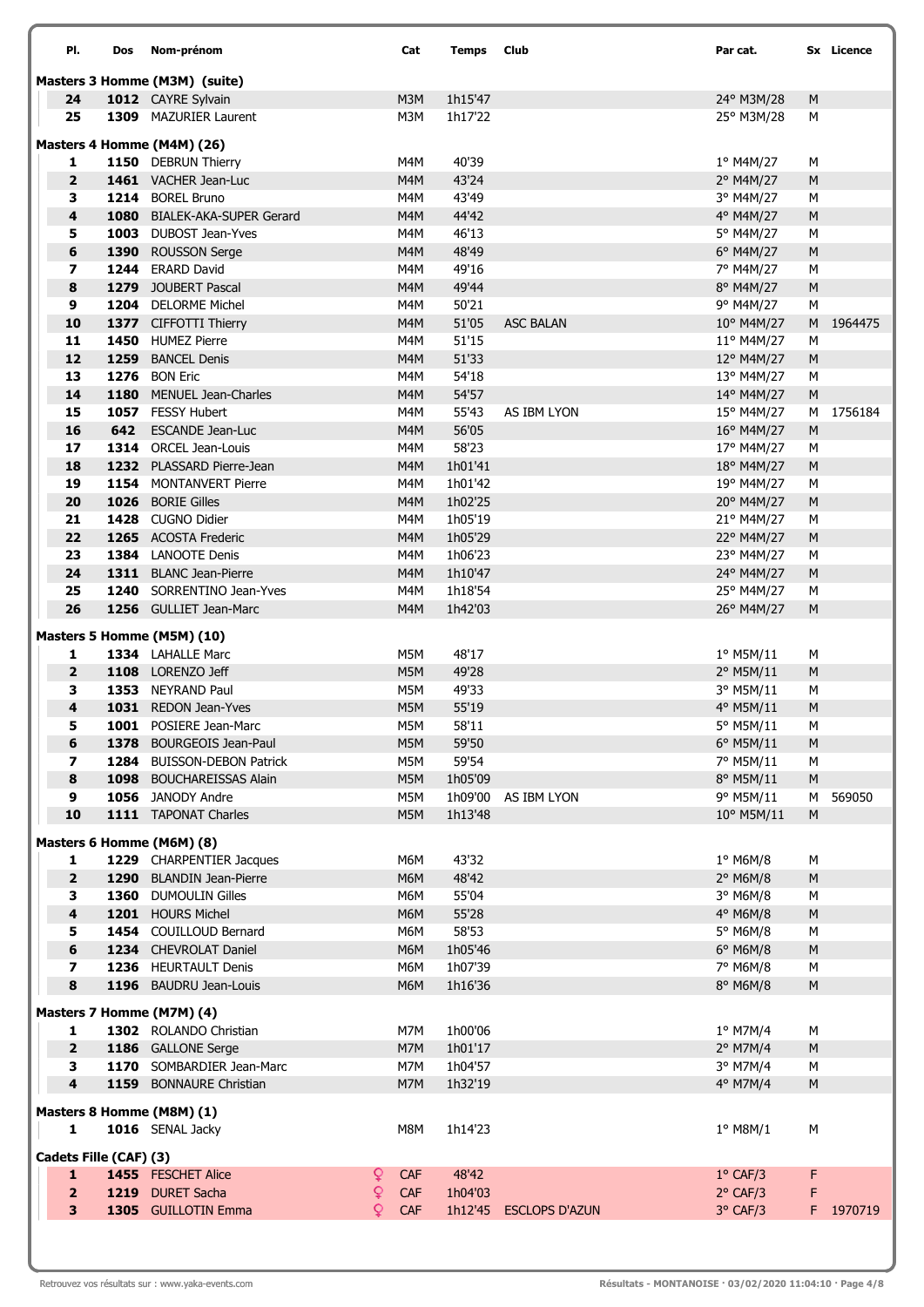| PI.                     | Dos                     | Nom-prénom                                  |        | Cat                      | <b>Temps</b>       | Club                        | Par cat.                 |        | Sx Licence |
|-------------------------|-------------------------|---------------------------------------------|--------|--------------------------|--------------------|-----------------------------|--------------------------|--------|------------|
|                         | Juniors Femme (JUF) (2) |                                             |        |                          |                    |                             |                          |        |            |
| 1                       |                         | 1037 MARTIN Maelis                          | Q      | <b>JUF</b>               | 53'18              | ATHLE CALADE VAL DE SAONE * | $1°$ JUF/2               | F.     | 1835921    |
| $\overline{2}$          |                         | 1144 RIBOULOT Aurore                        | ò      | <b>JUF</b>               | 1h14'26            |                             | $2°$ JUF/2               | F      |            |
|                         |                         | <b>Seniors Femme (SEF) (57)</b>             |        |                          |                    |                             |                          |        |            |
| 1                       |                         | 1367 DELORD Caroline                        | Q      | <b>SEF</b>               | 40'51              |                             | $1°$ SEF/64              | F      |            |
| $\overline{2}$          |                         | 1332 BARAMOVA Marieta                       | ç      | <b>SEF</b>               | 42'48              |                             | $2°$ SEF/64              | F      |            |
| 3                       |                         | 1242 JACQUIN Lea                            | ç      | <b>SEF</b>               | 43'35              |                             | 3° SEF/64                | F      |            |
| 4<br>5                  | 1044<br>1107            | <b>BARES Lucile</b>                         | ò<br>Q | <b>SEF</b><br><b>SEF</b> | 43'53<br>49'00     | US TALENCE*                 | 4° SEF/64                | F<br>F | 1010664    |
| 6                       |                         | <b>ERARD Gwladys</b><br>1354 NEYRAND Laurie | Q      | <b>SEF</b>               | 49'33              |                             | 5° SEF/64<br>$6°$ SEF/64 | F      |            |
| $\overline{\mathbf{z}}$ |                         | 1352 GUILLOT Joanne                         | Q      | <b>SEF</b>               | 51'02              |                             | 7° SEF/64                | F      |            |
| 8                       | 1322                    | <b>BERGER Sandra</b>                        | Q      | <b>SEF</b>               | 51'15              |                             | 8° SEF/64                | F      |            |
| 9                       |                         | 1356 NEUMANN Camille                        | Q      | <b>SEF</b>               | 51'15              |                             | 9° SEF/64                | F      |            |
| 10                      |                         | 1045 CAMARET Marguerite                     | Q      | <b>SEF</b>               | 52'03              |                             | $10^{\circ}$ SEF/64      | F      |            |
| 11                      |                         | 1241 VACHER Camille                         | Q      | <b>SEF</b>               | 52'42              | <b>ATHLE ST JULIEN 74</b>   | $11^{\circ}$ SEF/64      | F      | 1790094    |
| 12                      |                         | 1114 GOMES Marianne                         | Q      | <b>SEF</b>               | 53'56              |                             | 12° SEF/64               | F      |            |
| 13                      |                         | 1187 NALIZA Chloe                           | Q      | <b>SEF</b>               | 53'57              |                             | 13° SEF/64               | F      |            |
| 14                      | 1306                    | <b>MERCIER Solene</b>                       | Q      | <b>SEF</b>               | 56'51              | <b>EA MACON</b>             | 14° SEF/64               | F      | 2189984    |
| 15                      | 1316                    | <b>MAURY Celine</b>                         | Q      | <b>SEF</b>               | 57'41              |                             | 15° SEF/64               | F      |            |
| 16                      | 1110                    | <b>EDDAOUI Laetitia</b>                     | Q      | <b>SEF</b>               | 57'47              |                             | 16° SEF/64               | F      |            |
| 17                      | 1122                    | <b>HARBINSON Ariane</b>                     | Q      | <b>SEF</b>               | 58'14              |                             | 17° SEF/64               | F      |            |
| 18                      | 1040                    | <b>GRIMAUD Marion</b>                       | Q      | <b>SEF</b>               | 59'24              |                             | 18° SEF/64               | F      |            |
| 19                      | 1364                    | <b>BEAULAT Alice</b>                        | Q      | <b>SEF</b>               | 1h00'49            |                             | 19° SEF/64               | F      |            |
| 20                      | 1281                    | <b>DANGOISSE Gersende</b>                   | Q      | <b>SEF</b>               | 1h00'56            |                             | 20° SEF/64               | F      |            |
| 21<br>22                | 1100                    | 1363 CELLIER Sophie<br><b>CHARNAY Aline</b> | ç<br>Q | <b>SEF</b><br><b>SEF</b> | 1h01'15<br>1h01'42 |                             | 21° SEF/64               | F<br>F |            |
| 23                      |                         | 1101 MAURIN Jessica                         | Q      | <b>SEF</b>               | 1h01'42            |                             | 22° SEF/64<br>23° SEF/64 | F      |            |
| 24                      |                         | 1324 JANIN Marine                           | ç      | <b>SEF</b>               | 1h02'18            |                             | 24° SEF/64               | F      |            |
| 25                      |                         | 1430 LECOQUIERRE Pauline                    | Q      | <b>SEF</b>               | 1h02'21            |                             | 25° SEF/64               | F      |            |
| 26                      |                         | 1062 GODIN Vanessa                          | Q      | <b>SEF</b>               | 1h02'57            |                             | 26° SEF/64               | F      |            |
| 27                      |                         | 1141 ROBERT Melanie                         | Q      | <b>SEF</b>               | 1h04'00            |                             | 27° SEF/64               | F      |            |
| 28                      |                         | 1035 COLONNA-D'ISTRIA Cecile                | Q      | <b>SEF</b>               | 1h04'06            |                             | 28° SEF/64               | F      |            |
| 29                      | 1099                    | <b>NGUYEN Celine</b>                        | Q      | <b>SEF</b>               | 1h04'17            |                             | 29° SEF/64               | F      |            |
| 30                      |                         | 1399 VISSAC Lydie                           | ò      | <b>SEF</b>               | 1h04'21            |                             | 30° SEF/64               | F      |            |
| 31                      | 1350                    | <b>MATHEVET Valentine</b>                   | Q      | <b>SEF</b>               | 1h04'50            |                             | 31° SEF/64               | F      |            |
| 32                      | 1375                    | <b>BARACAND Camille</b>                     | Q      | <b>SEF</b>               | 1h04'51            |                             | 32° SEF/64               | F      |            |
| 33                      | 1389                    | <b>BOUAJILA Anissa</b>                      |        | <b>SEF</b>               | 1h05'11            |                             | 33° SEF/64               | F      |            |
| 34                      | 1130                    | <b>DEGACHE Angeline</b>                     | ç<br>Q | <b>SEF</b>               | 1h05'16            |                             | 34° SEF/64               | F      |            |
| 35<br>36                |                         | 1166 ARME Elodie<br>1239 TAILFER Lucie      | Q      | <b>SEF</b><br><b>SEF</b> | 1h05'33<br>1h06'54 |                             | 35° SEF/64<br>36° SEF/64 | F<br>F |            |
| 37                      |                         | 1164 SCHMITTER Aurelie                      | Q      | <b>SEF</b>               | 1h07'18            |                             | 37° SEF/64               | F      |            |
| 38                      |                         | 1425 CHABERT Chloe                          | Q      | <b>SEF</b>               | 1h07'22            |                             | 38° SEF/64               | F      |            |
| 39                      |                         | 1386 GACHIGNAT Julie                        | Q      | <b>SEF</b>               | 1h07'37            |                             | 39° SEF/64               | F      |            |
| 40                      |                         | 1020 GROSSIN Cecile                         | ò      | <b>SEF</b>               | 1h08'03            |                             | 40° SEF/64               | F      |            |
| 41                      | 1211                    | <b>DELORAINE Amelie</b>                     | Q      | <b>SEF</b>               | 1h08'44            |                             | 41° SEF/64               | F      |            |
| 42                      | 1210                    | <b>DELORAINE Dorothee</b>                   | Q      | <b>SEF</b>               | 1h08'48            |                             | 42° SEF/64               | F      |            |
| 43                      |                         | 1341 TRACOL Guerande                        | Q      | <b>SEF</b>               | 1h08'53            |                             | 43° SEF/64               | F      |            |
| 44                      |                         | 1266 NUCCIO Marie-Lou                       | Q      | <b>SEF</b>               | 1h09'19            |                             | 44° SEF/64               | F      |            |
| 45                      |                         | 1415 GENAY Lorraine                         | Q      | <b>SEF</b>               | 1h09'27            |                             | 45° SEF/64               | F      |            |
| 46<br>47                | 1443                    | <b>BROCHET Fiona</b><br>1225 DELAHAYE Lucy  | Q<br>ç | <b>SEF</b><br><b>SEF</b> | 1h10'29<br>1h10'30 |                             | 46° SEF/64<br>47° SEF/64 | F<br>F |            |
| 48                      |                         | 1074 DESBUQUOIS Elsa                        | Q      | <b>SEF</b>               | 1h12'03            |                             | 48° SEF/64               | F      |            |
| 49                      |                         | 1085 DEVELLE Helene                         | Q      | <b>SEF</b>               | 1h12'03            |                             | 49° SEF/64               | F      |            |
| 50                      |                         | 1050 DI-GREGORIO Charline                   | Q      | <b>SEF</b>               | 1h12'07            |                             | 50° SEF/64               | F      |            |
| 51                      |                         | 1200 EYDIEUX Charlene                       | ò      | <b>SEF</b>               | 1h13'26            |                             | 51° SEF/64               | F      |            |
| 52                      |                         | 1133 MOINS Claire                           | ç      | <b>SEF</b>               | 1h13'55            |                             | 52° SEF/64               | F      |            |
| 53                      |                         | 1272 GUIGUITANT Lea                         | Q      | <b>SEF</b>               | 1h15'20            |                             | 53° SEF/64               | F      |            |
| 54                      | 1340                    | <b>PIOLAT Marianne</b>                      | Q      | <b>SEF</b>               | 1h17'17            |                             | 54° SEF/64               | F      |            |
| 55                      | 1090                    | <b>GUINET Celine</b>                        | Q      | <b>SEF</b>               | 1h21'19            |                             | 55° SEF/64               | F      |            |
| 56                      |                         | 1273 JAFFRET Pauline                        | Q      | <b>SEF</b>               | 1h21'48            |                             | 56° SEF/64               | F      |            |
| 57                      |                         | 1059 LEZZOCHE Jessica                       | Q      | <b>SEF</b>               | 1h24'12            |                             | 57° SEF/64               | F      |            |
|                         |                         | Masters 0 Femme (M0F) (34)                  |        |                          |                    |                             |                          |        |            |
| 1                       |                         | 1109 GERMAIN Elodie                         | ¥      | M <sub>0F</sub>          | 49'29              |                             | 1° M0F/40                | F.     | 2074110    |
| $\overline{\mathbf{2}}$ |                         | 1419 MARTIN Stephanie                       | Q      | M <sub>0F</sub>          | 52'29              |                             | 2° M0F/40                | F      |            |
| 3                       |                         | 1292 CHARREL Beatrice                       | Q      | M <sub>0F</sub>          | 54'20              |                             | 3° M0F/40                | F      |            |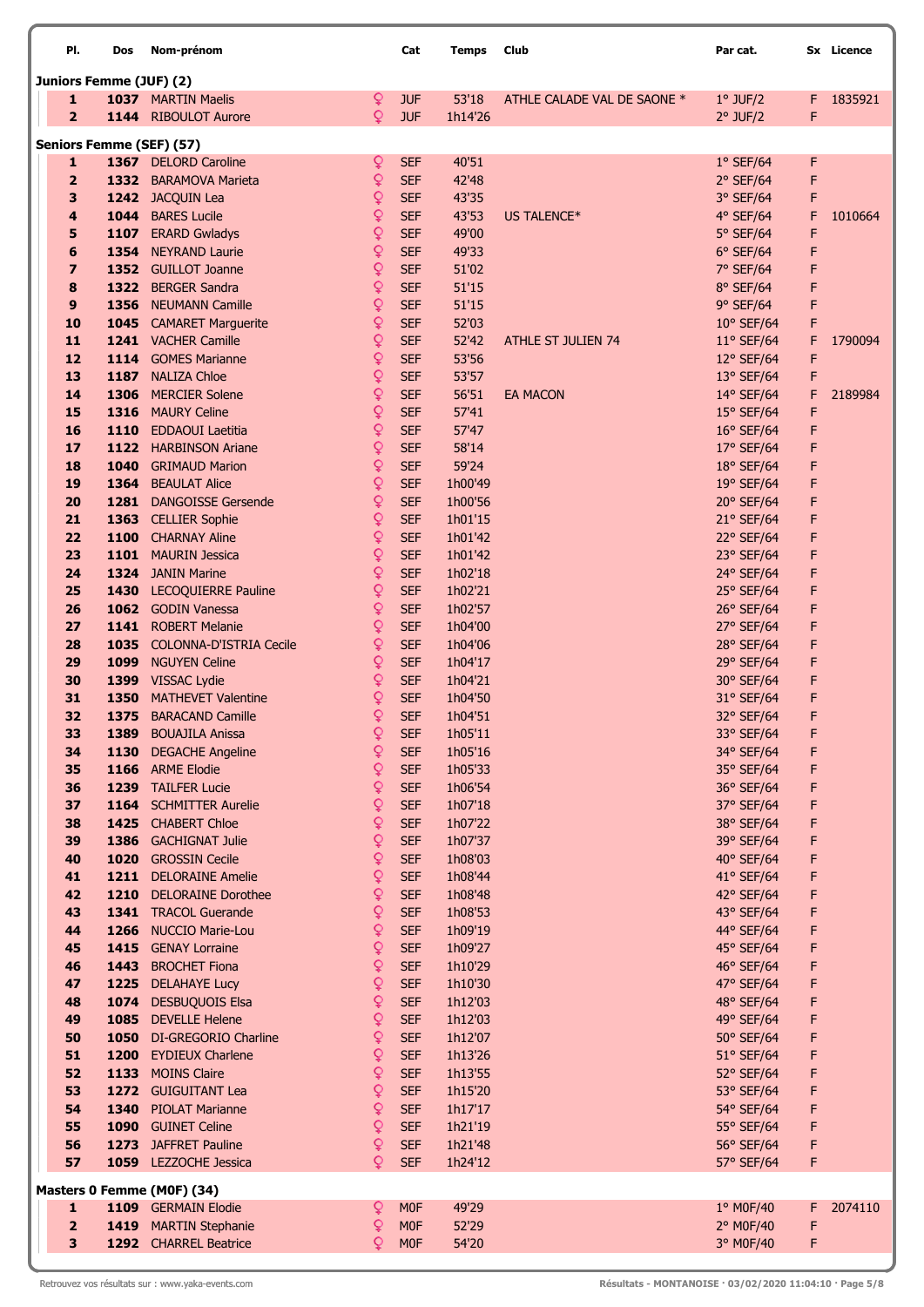| PI.                     | Dos  | Nom-prénom                                |              | Cat              | Temps              | Club                          | Par cat.                 |        | Sx Licence |
|-------------------------|------|-------------------------------------------|--------------|------------------|--------------------|-------------------------------|--------------------------|--------|------------|
|                         |      | Masters 0 Femme (M0F) (suite)             |              |                  |                    |                               |                          |        |            |
| 4                       |      | 1212 CLAVEL Berenice                      | Q            | <b>MOF</b>       | 54'30              |                               | 4° M0F/40                | F      |            |
| 5                       |      | 1345 MONGES Mathilde                      | ç            | M <sub>OF</sub>  | 54'44              |                               | 5° M0F/40                | F      |            |
| 6                       |      | 1197 LAVOR Sandra                         | ç            | <b>MOF</b>       | 57'44              |                               | 6° M0F/40                | F      |            |
| $\overline{\mathbf{z}}$ |      | 1465 BATTAGLIA Alexandra                  | ò            | M <sub>OF</sub>  | 58'04              |                               | 7° M0F/40                | F      |            |
| 8                       |      | 1091 ABHERVE-GUEGUEN Solenn               | ò            | <b>MOF</b>       | 58'25              |                               | 8° M0F/40                | F      |            |
| 9                       |      | 1092 LE-BERRE Cathy                       | Q            | <b>MOF</b>       | 58'25              |                               | 9° M0F/40                | F      |            |
| 10                      |      | 1372 TRIQUIGNEAUX Celine                  | Q            | <b>MOF</b>       | 58'40              |                               | 10° M0F/40               | F      |            |
| 11                      |      | 1190 BOUCHY Alice                         | Q            | <b>MOF</b>       | 59'48              |                               | 11° M0F/40               | F      |            |
| 12                      |      | 1269 HERNANDEZ-MARTIN Alexandra           | Q            | <b>MOF</b>       | 59'55              |                               | 12° M0F/40               | F      |            |
| 13                      |      | 1251 SCHAUMLOFFEL Elodie                  | Q            | M <sub>OF</sub>  | 59'59              |                               | 13° M0F/40               | F      |            |
| 14                      |      | 1357 CHANCENOTTE Cecile                   | Q            | <b>MOF</b>       | 1h00'08            |                               | 14° M0F/40               | F      |            |
| 15                      |      | 1066 CANTIN Anne-Francoise                | ò            | <b>MOF</b>       | 1h00'43            |                               | 15° M0F/40               | F      |            |
| 16                      |      | 1274 CASAUX Marjorie                      | ò            | <b>MOF</b>       | 1h01'27            |                               | 16° M0F/40               | F      |            |
| 17                      |      | 1398 LAVAULT Emmanelle                    | Q            | <b>MOF</b>       | 1h01'59            | <b>ENTENTE OUEST LYONNAIS</b> | 17° M0F/40               | F      | 1839613    |
| 18                      |      | 1174 BOURSIER Sylvie                      | ç            | <b>MOF</b>       | 1h02'54            |                               | 18° M0F/40               | F      |            |
| 19                      |      | 1426 GUYARD Melanie                       | ç            | M <sub>OF</sub>  | 1h03'25            |                               | 19° M0F/40               | F      |            |
| 20                      | 1410 | <b>BELUZE Charlotte</b>                   | Q            | <b>MOF</b>       | 1h03'35            |                               | 20° M0F/40               | F      |            |
| 21                      |      | 1296 SBAIHI Amandine                      | Q            | <b>MOF</b>       | 1h04'18            |                               | 21° M0F/40               | F      |            |
| 22                      |      | 1192 PILLON Emilie                        | Q            | <b>MOF</b>       | 1h09'02            |                               | 22° M0F/40               | F      |            |
| 23                      |      | 1333 CAYET Nadege                         | ò            | <b>MOF</b>       | 1h09'11            |                               | 23° M0F/40               | F      |            |
| 24                      |      | 1009 AGOSTINO Sandrine                    | Q            | <b>MOF</b>       | 1h09'14            |                               | 24° M0F/40               | F      |            |
| 25                      |      | 1191 DA-ROCHA Celine                      | Q            | <b>MOF</b>       | 1h10'10            |                               | 25° M0F/40               | F      |            |
| 26                      |      | 1344 FEROUL Aude                          | Q            | M <sub>0F</sub>  | 1h11'02            |                               | 26° M0F/40               | F      |            |
| 27                      |      | 1134 ETIEVANT Mathilde                    | ç            | M <sub>0F</sub>  | 1h11'51            |                               | 27° M0F/40               | F      |            |
| 28                      |      | 1055 RAMAGE-BOBICHON Gerladine            | ç            | M <sub>0F</sub>  | 1h15'14            |                               | 28° M0F/40               | F      |            |
| 29                      |      | 1014 LEGAGNEUX Aurellie                   | Q            | <b>MOF</b>       | 1h15'47            |                               | 29° M0F/40               | F      |            |
| 30                      |      | 1095 BALME Carole                         | Q            | <b>MOF</b>       | 1h17'21            |                               | 30° M0F/40               | F      |            |
| 31                      |      | 1128 VINHAS Sophie                        | Q            | <b>MOF</b>       | 1h19'03            |                               | 31° M0F/40               | F      |            |
| 32                      |      | 1151 HUMANN Lucile                        | ò            | <b>MOF</b>       | 1h25'02            |                               | 32° M0F/40               | F      |            |
| 33                      |      | 1138 DESENCLOS Celine                     | ò            | <b>MOF</b>       | 1h25'02            |                               | 33° M0F/40               | F      |            |
| 34                      |      | 1029 NESA Jessica                         | Q            | <b>MOF</b>       | 1h30'04            |                               | 34° M0F/40               | F      |            |
|                         |      | Masters 1 Femme (M1F) (34)                |              |                  |                    |                               |                          |        |            |
| 1                       |      | 1185 MERIDJA Camilla                      | Q            | M1F              | 46'01              | <b>AMBERIEU MARATHON</b>      | 1° M1F/37                | F.     | 1166412    |
| $\overline{2}$          |      | 1072 VILLACAMPA Celine                    | ò            | M1F              | 48'47              |                               | 2° M1F/37                | F      |            |
| 3                       |      | 1198 BERTRAND Maryline                    | Q            | M <sub>1</sub> F | 50'40              |                               | 3° M1F/37                | F      |            |
| 4                       |      | 1203 MAYOUE Virginie                      | $\mathsf{Q}$ | M1F              | 51'18              |                               | 4° M1F/37                | F      |            |
| 5                       |      | 1343 BASSETTI Fanny                       | ç            | M1F              | 55'01              |                               | 5° M1F/37                | F      |            |
| 6                       |      | 1123 BANASZAK Virginie                    | ç            | M1F              | 55'10              |                               | 6° M1F/37                | F      |            |
| $\overline{\mathbf{z}}$ |      | 1387 BALMAIN Audrey                       | ç            | M <sub>1</sub> F | 56'19              |                               | 7° M1F/37                | F      |            |
| 8                       |      | 1067 ROCHE Tiphaine                       | ç            | M1F              | 57'02              |                               | 8° M1F/37                | F      |            |
| 9                       |      | 1365 FELIX Aude                           | Q            | M1F              | 57'26              | <b>COURIR ENSEMBLE</b>        | 9° M1F/37                | F      | 1715393    |
| 10                      |      | 1317 BERTHET Estelle                      | ò            | M1F              | 58'19              |                               | 10° M1F/37               | F      |            |
| 11                      |      | 1162 BOUGHANEMI Nadia                     | Q            | M1F              | 59'24              |                               | 11° M1F/37               | F      |            |
| 12                      |      | 1409 QUILES Alexandra<br>1136 SAGET Julie | ç<br>ç       | M1F              | 59'54              |                               | 12° M1F/37               | F      |            |
| 13<br>14                |      | 1022 MARCHAL Elodie                       | Q            | M1F<br>M1F       | 1h00'42<br>1h01'53 |                               | 13° M1F/37<br>14° M1F/37 | F<br>F |            |
| 15                      |      | 1404 MARTIN Karine                        | ò            | M1F              | 1h02'32            |                               | 15° M1F/37               | F      |            |
| 16                      |      | 1093 DELDON Audrey                        | ò            | M1F              | 1h03'29            |                               | 16° M1F/37               | F      |            |
| 17                      |      | 1238 LARGERIE Marlene                     | Q            | M1F              | 1h04'14            | <b>COURIR ENSEMBLE</b>        | 17° M1F/37               | F      | 2237120    |
| 18                      |      | 1249 ALPHAIZAN Severine                   | ¥            | M1F              | 1h05'19            |                               | 18° M1F/37               | F      |            |
| 19                      |      | 1060 JAS Marie-Laure                      | ò            | M1F              | 1h05'31            |                               | 19° M1F/37               | F      |            |
| 20                      |      | 1076 GRANDJEAN Christelle                 | ò            | M1F              | 1h06'39            |                               | 20° M1F/37               | F      |            |
| 21                      |      | 1015 MARTINEZ Juliette                    | ò            | M1F              | 1h07'07            |                               | 21° M1F/37               | F      |            |
| 22                      |      | 1291 TRUPIANO Celine                      | Q            | M1F              | 1h07'45            |                               | 22° M1F/37               | F      |            |
| 23                      |      | 1335 CLERE Tiphaine                       | Q            | M1F              | 1h08'08            |                               | 23° M1F/37               | F      |            |
| 24                      |      | 1207 MEPILLAT Djohra                      | Q            | M1F              | 1h08'17            |                               | 24° M1F/37               | F      |            |
| 25                      |      | 1254 SAUZAY Carine                        | Q            | M1F              | 1h09'08            |                               | 25° M1F/37               | F      |            |
| 26                      | 1008 | <b>MEYER Karine</b>                       | Q            | M1F              | 1h09'14            |                               | 26° M1F/37               | F      |            |
| 27                      |      | 1222 BLEUX Clemence                       | Q            | M1F              | 1h10'04            |                               | 27° M1F/37               | F      |            |
| 28                      | 1049 | <b>POURCHET Valerie</b>                   | ò            | M1F              | 1h10'49            |                               | 28° M1F/37               | F      |            |
| 29                      |      | 1124 BADEL Caroline                       | ò            | M1F              | 1h11'45            |                               | 29° M1F/37               | F      |            |
| 30                      |      | 1086 LAPONTERIQUE Cecile                  | Q            | M1F              | 1h11'46            |                               | 30° M1F/37               | F      |            |
| 31                      |      | 1051 GOUJON Anne                          | ò            | M1F              | 1h12'07            |                               | 31° M1F/37               | F      |            |
| 32                      |      | 1042 RUIZ Marilyne                        | Q            | M1F              | 1h14'57            |                               | 32° M1F/37               | F      |            |
| 33                      |      | 1013 BABOLAT Aurelie                      | ò            | M1F              | 1h15'47            |                               | 33° M1F/37               | F      |            |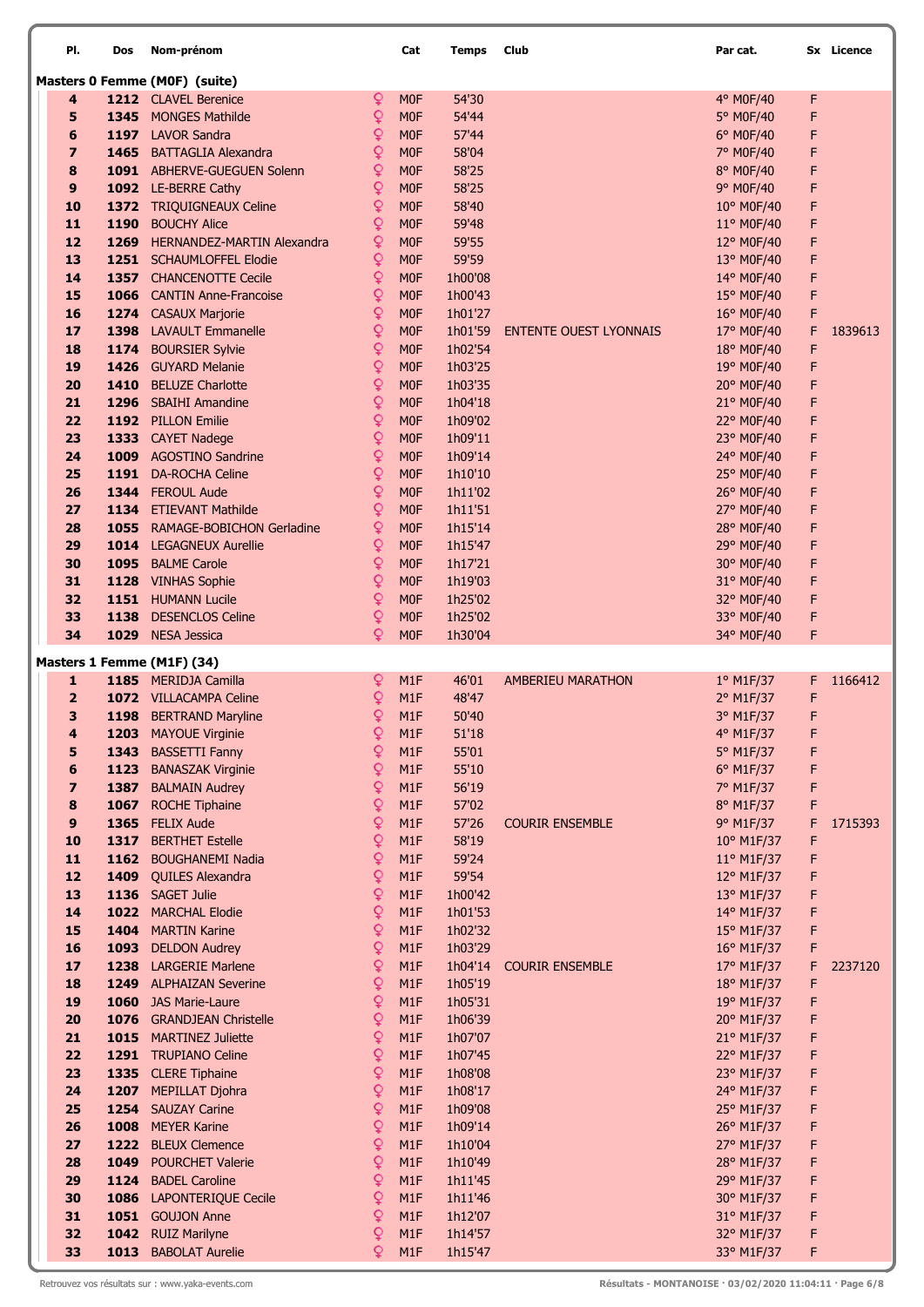| PI.                            | Dos  | Nom-prénom                                              |                | Cat                                | <b>Temps</b>       | <b>Club</b>                   | Par cat.                 |        | Sx Licence |
|--------------------------------|------|---------------------------------------------------------|----------------|------------------------------------|--------------------|-------------------------------|--------------------------|--------|------------|
| 34                             | 1393 | <b>CHAREYRON Cecile</b>                                 | Q.             | M <sub>1</sub> F                   | 1h31'24            |                               | 34° M1F/37               | F      |            |
|                                |      | Masters 2 Femme (M2F) (22)                              |                |                                    |                    |                               |                          |        |            |
| 1                              |      | 1439 REIGNIER Florence                                  | Q              | M <sub>2F</sub>                    | 38'59              |                               | $1°$ M2F/28              | F.     |            |
| $\overline{2}$                 |      | 1025 LIGNAIS Sandra                                     | ò              | M <sub>2F</sub>                    | 47'55              | <b>ENTENTE SUD LYONNAIS*</b>  | 2° M2F/28                | F.     | 236599     |
| 3                              |      | 1081 GODARD-PINIER Anne-Claire                          | ç              | M <sub>2F</sub>                    | 49'43              | <b>ATHLETIC CLUB TASSIN</b>   | 3° M2F/28                | F      | 1960173    |
| 4                              |      | 1065 BONABAU Christine                                  | ç              | M <sub>2F</sub>                    | 50'50              |                               | 4° M2F/28                | F      |            |
| 5                              |      | 1327 DU-BERNARDO Alessia                                | ç              | M <sub>2F</sub>                    | 54'37              |                               | 5° M2F/28                | F      |            |
| 6                              | 1142 | <b>BEL Laurence</b>                                     | Q              | M <sub>2F</sub>                    | 58'32              |                               | 6° M2F/28                | F      |            |
| $\overline{z}$                 |      | 1176 GAIDON Celine                                      | Q              | M <sub>2F</sub>                    | 59'12              | ATHLE CALADE VAL DE SAONE *   | 7° M2F/28                | F      | 1698956    |
| 8                              | 1208 | <b>ROUSSET Patricia</b>                                 | Q              | M <sub>2F</sub>                    | 59'52              |                               | 8° M2F/28                | F      |            |
| 9                              |      | 1429 ANTOINE Edith                                      | Q              | M <sub>2F</sub>                    | 1h00'20            |                               | 9° M2F/28                | F      |            |
| 10                             |      | 1462 MEYSSON Stephanie                                  | ç              | M <sub>2F</sub>                    | 1h02'25            |                               | 10° M2F/28               | F      |            |
| 11                             | 1380 | <b>ROBERT Sylvie</b>                                    | ç              | M <sub>2F</sub>                    | 1h03'25            |                               | $11^{\circ}$ M2F/28      | F      |            |
| 12                             | 1206 | <b>PARANT Sophie</b>                                    | ç              | M <sub>2F</sub>                    | 1h04'25            |                               | 12° M2F/28               | F      |            |
| 13<br>14                       | 1019 | <b>KASAS Jacqueline</b>                                 | ò              | M <sub>2F</sub>                    | 1h07'24            |                               | 13° M2F/28               | F      |            |
| 15                             | 1323 | 1089 FOURNEL Nadine<br><b>BEYAN Jessica</b>             | ç<br>Q         | M <sub>2F</sub><br>M <sub>2F</sub> | 1h08'13<br>1h09'56 |                               | 14° M2F/28               | F<br>F |            |
| 16                             | 1129 | MOREAU-ROQUE-ISSARTIER Severine                         | $\mathsf Q$    | M <sub>2F</sub>                    | 1h10'15            |                               | 15° M2F/28<br>16° M2F/28 | F      |            |
| 17                             | 1270 | <b>PIDOUX Coralie</b>                                   | ç              | M <sub>2F</sub>                    | 1h11'11            |                               | 17° M2F/28               | F      |            |
| 18                             | 1220 | <b>CAZOR Nathalie</b>                                   | Q              | M <sub>2F</sub>                    | 1h11'52            |                               | 18° M2F/28               | F      |            |
| 19                             | 1233 | <b>SANSAN Delphine</b>                                  | Q              | M <sub>2F</sub>                    | 1h16'47            |                               | 19° M2F/28               | F      |            |
| 20                             |      | 1183 RUFFIN Patricia                                    | $\mathsf Q$    | M <sub>2F</sub>                    | 1h16'56            |                               | 20° M2F/28               | F      |            |
| 21                             | 1339 | <b>BIAGIONI Federica</b>                                | Q              | M <sub>2F</sub>                    | 1h25'14            |                               | 21° M2F/28               | F      |            |
| 22                             |      | 1194 SEILER Marie                                       | Q              | M <sub>2F</sub>                    | 1h25'14            |                               | 22° M2F/28               | F      |            |
|                                |      | Masters 3 Femme (M3F) (17)                              |                |                                    |                    |                               |                          |        |            |
| 1                              |      | 1052 STRACQUALURSI Murielle                             | Q              | M <sub>3F</sub>                    | 54'51              |                               | 1° M3F/19                | F      |            |
| $\overline{2}$                 |      | 1165 CHANTELOT Marie-Laure                              | ç              | M <sub>3F</sub>                    | 55'38              |                               | 2° M3F/19                | F      |            |
| 3                              |      | 1161 NICOLAS Michelle                                   | ò              | M <sub>3F</sub>                    | 1h00'09            | <b>ENTENTE OUEST LYONNAIS</b> | 3° M3F/19                | F      | 2236382    |
| 4                              |      | 1453 BRUNET Corinne                                     | ò              | M <sub>3F</sub>                    | 1h00'57            |                               | 4° M3F/19                | F      |            |
| 5                              |      | 1371 GUILLOT Anne-Marie                                 | ç              | M <sub>3F</sub>                    | 1h01'19            |                               | 5° M3F/19                | F      |            |
| 6                              |      | 1131 GUIGUITANT Catherine                               | ç              | M <sub>3F</sub>                    | 1h02'53            | <b>JOGGING CLUB VERANNE</b>   | 6° M3F/19                | F      | 2069911    |
| $\overline{\mathbf{z}}$        |      | 1267 NUCCIO Sylvie                                      | ç              | M <sub>3F</sub>                    | 1h02'56            |                               | 7° M3F/19                | F      |            |
| 8                              | 1294 | <b>PINEAU Marie-Laure</b>                               | Q              | M <sub>3F</sub>                    | 1h03'23            | ATHLE CALADE VAL DE SAONE *   | 8° M3F/19                | F      | 1743982    |
| 9                              | 1230 | <b>PALOMARES Malika</b>                                 | Q              | M <sub>3F</sub>                    | 1h05'30            | ASVEL VILLEURBANNE*           | 9° M3F/19                | F      | 1756278    |
| 10                             |      | 1361 MORTREUX Jeanne                                    | Q              | M <sub>3F</sub>                    | 1h06'41            |                               | 10° M3F/19               | F      |            |
| 11                             |      | 1120 CHASSEPOUX Nathalie                                | Q              | M <sub>3F</sub>                    | 1h07'59            |                               | 11° M3F/19               | F      |            |
| 12                             | 1255 | <b>MERIGNIEUX Nathalie</b>                              |                | M <sub>3</sub> F                   | 1h11'03            |                               | $12^{\circ}$ M3F/19      | F      |            |
| 13                             | 1168 | <b>ROUX Christelle</b>                                  | ç              | M3F                                | 1h11'20            |                               | 13° M3F/19               | F      |            |
| 14<br>15                       |      | 1004 RENIER Marie-Christine<br>1160 HUSSON Marie-Celine | Q<br>Q         | M3F<br>M <sub>3F</sub>             |                    | 1h13'15 ATHLETIC CLUB TASSIN  | 14° M3F/19               | F.     | 1679293    |
| 16                             |      | 1376 PURCELL-MOUSSAULT Eleonore                         | Q.             | M <sub>3F</sub>                    | 1h13'34<br>1h13'42 |                               | 15° M3F/19<br>16° M3F/19 | F<br>F |            |
| 17                             |      | 1406 FIORANI Muriel                                     | Q.             | M <sub>3F</sub>                    | 1h21'14            |                               | 17° M3F/19               | F      |            |
|                                |      |                                                         |                |                                    |                    |                               |                          |        |            |
|                                |      | Masters 4 Femme (M4F) (15)<br>1392 GRIVEAU Edith        |                |                                    |                    |                               |                          |        |            |
| $\mathbf{1}$<br>$\overline{2}$ |      | 1217 CAZAUX Veronique                                   | Q<br>ç         | M4F<br>M4F                         | 46'31<br>48'18     |                               | $1°$ M4F/16<br>2° M4F/16 | F<br>F |            |
| 3                              |      | 1002 SIMOUNET Nathalie                                  | Q              | M <sub>4F</sub>                    | 59'47              |                               | 3° M4F/16                | F      |            |
| 4                              |      | 1179 MENUEL Marie-Odile                                 | Q              | M <sub>4F</sub>                    | 1h02'23            |                               | 4° M4F/16                | F      |            |
| 5                              |      | 1077 BOISSE-LEBLANC Sabine                              | Q              | M <sub>4F</sub>                    | 1h03'58            |                               | 5° M4F/16                | F      |            |
| 6                              |      | 1313 ORCEL Christiane                                   | ò              | M4F                                | 1h04'40            |                               | $6°$ M4F/16              | F      |            |
| $\overline{\mathbf{z}}$        |      | 1385 LANOOTE Beatrice                                   | ç              | M <sub>4F</sub>                    | 1h06'23            |                               | 7° M4F/16                | F      |            |
| 8                              |      | 1082 RIBEIRO Martine                                    | ç              | M4F                                | 1h07'13            | ATHLETIC CLUB TASSIN          | 8° M4F/16                | F      | 1250609    |
| 9                              |      | 1173 MICHAUD Anne                                       | $\mathsf Q$    | M4F                                | 1h10'17            |                               | $9°$ M4F/16              | F      |            |
| 10                             |      | 1177 MUNCK Nathalie                                     | ¥              | M <sub>4F</sub>                    | 1h10'17            |                               | $10^{\circ}$ M4F/16      | F      |            |
| 11                             |      | 1215 THONIEL Dominique                                  | ¥              | M <sub>4F</sub>                    | 1h13'05            |                               | $11^{\circ}$ M4F/16      | F      |            |
| 12                             |      | 1218 DA-SILVA Maria-Madalena                            | $\mathsf Q$    | M <sub>4F</sub>                    | 1h13'05            |                               | $12^{\circ}$ M4F/16      | F      |            |
| 13                             |      | 1308 MAZURIER Mireille                                  | $\overline{Q}$ | M <sub>4F</sub>                    | 1h13'45            |                               | 13° M4F/16               | F      |            |
| 14                             |      | 1112 TAPONAT Corinne                                    | ò              | M <sub>4F</sub>                    | 1h13'48            |                               | 14° M4F/16               | F      |            |
| 15                             |      | 1366 ROBERTO Daniele                                    | Q.             | M <sub>4F</sub>                    |                    | 1h14'23 ASVEL VILLEURBANNE*   | 15° M4F/16               | F.     | 662607     |
|                                |      | Masters 5 Femme (M5F) (5)                               |                |                                    |                    |                               |                          |        |            |
| 1                              |      | 1433 ROUSSET Martine                                    | Q              | M <sub>5F</sub>                    | 1h07'00            |                               | $1°$ M5F/5               | F      |            |
| $\overline{2}$                 |      | 1058 TARDY Helene                                       | ò              | M5F                                |                    | 1h08'59 AS IBM LYON           | $2^{\circ}$ M5F/5        | F.     | 1829510    |
| 3                              |      | 1342 MOYNE Agnes                                        | Q              | M <sub>5F</sub>                    | 1h15'11            |                               | $3°$ M5F/5               | F      |            |
| 4                              |      | 1188 COTE Jackie                                        | ç              | M <sub>5F</sub>                    | 1h18'13            |                               | $4^{\circ}$ M5F/5        | F      |            |
| 5                              |      | 1048 BRECHBUHL Anne-Marie                               | Q              | M <sub>5F</sub>                    | 1h24'00            |                               | $5^\circ$ M5F/5          | F      |            |